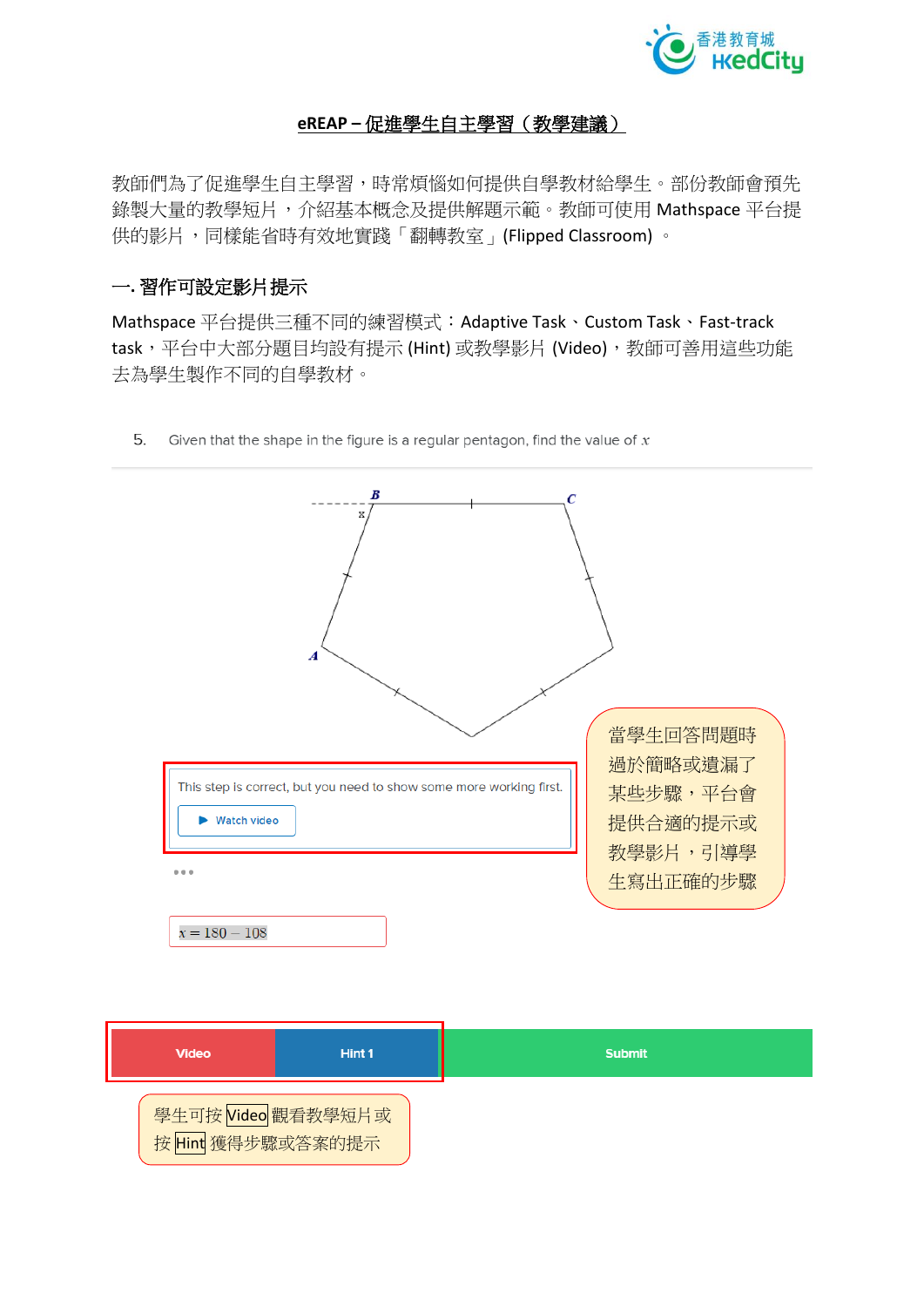

#### **Create Task**

| Task details                                               |                                                            |     |
|------------------------------------------------------------|------------------------------------------------------------|-----|
| Task type                                                  | Adaptive - Mathspace chooses questions                     | (i) |
|                                                            | <b>O</b> Custom - Pick the questions                       | (i) |
|                                                            | • Fast-track - Adaptive assessment                         | (i) |
| Assign to $\binom{1}{1}$                                   | $demo \mathbb{X}$                                          |     |
| Start Date $\binom{1}{1}$                                  | 自<br>5:58 pm Thursday 18 July 2019                         |     |
| Due Date                                                   | 自<br>9:00 am Thursday 25 July 2019                         |     |
| Expiry Date $\binom{1}{1}$                                 | 7<br>days after the due date                               |     |
| Question variation                                         | Numbers vary for each student (1)                          |     |
|                                                            | $\circ$ Same for every student $\binom{1}{1}$              |     |
| Advanced                                                   | Allow students to use hints and watch video demonstrations |     |
| 如教師為學生製作 Custom Task,並希望讓學生利用提示<br>及教學影片進行自學,於製作練習時緊記剔選此部分 |                                                            |     |

# 二**.** 學生可自由探索課題

Mathspace 平台鼓勵學生自主學習,當學生選定了課題後,可因應個人的學習需要選 擇不同的功能。



# 三**.** 共同制訂學習目標

教師透過 Mathspace 平台可與學生共同制訂學習目標,讓學生按個人需要調整學習進 度;透過師生共同監控學習過程,並於 Mathspace 平台獲得適時的回饋,從而促進學 生的自主學習。

建立三種不同練習模式的方法可參考 [用戶手冊](https://www.hkedcity.net/ereap/zh-hant/mathspace#field-tab-tab-2) 中的教學。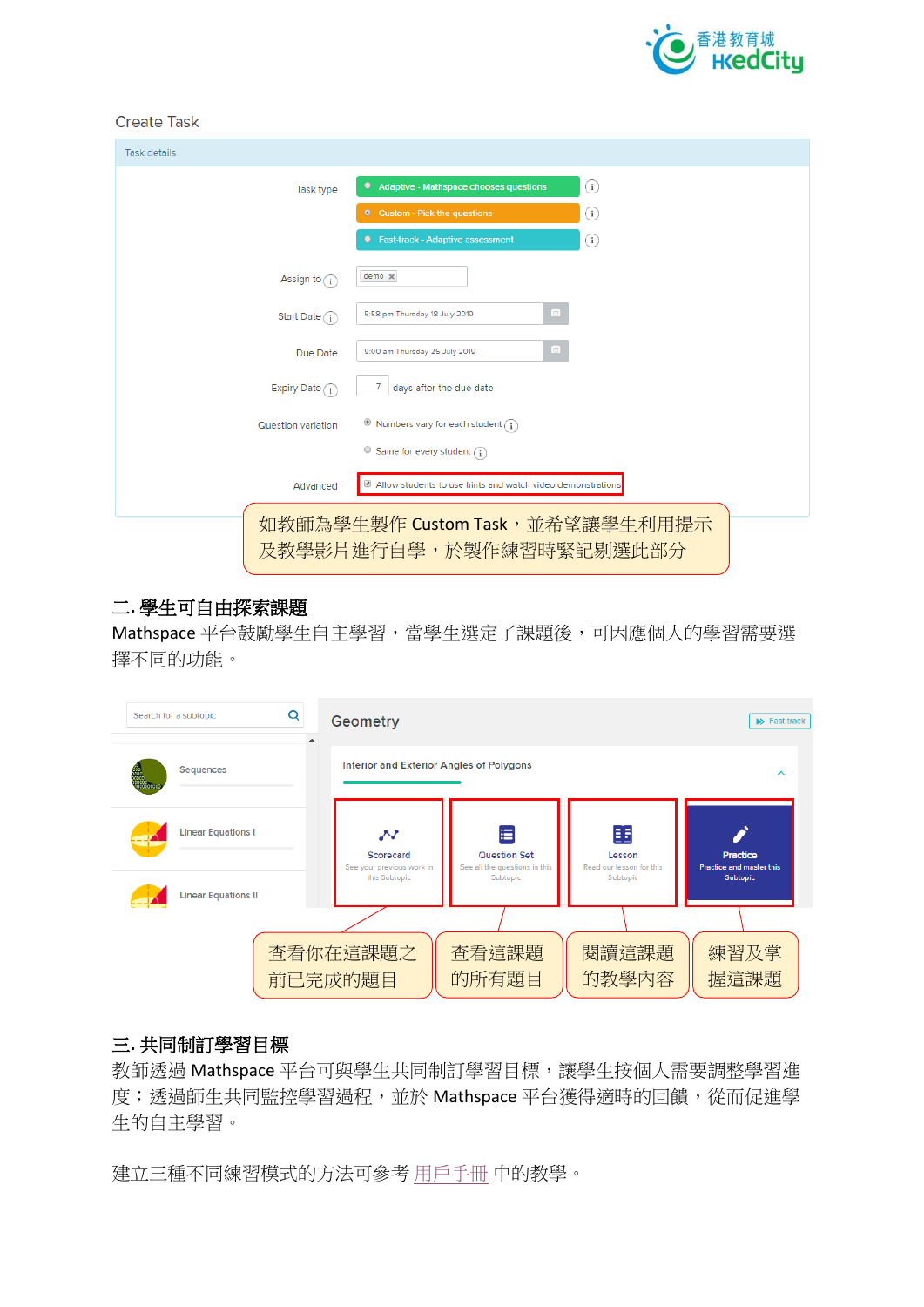

### **eREAP – Encouraging self-directed learning (Teaching Idea)**

In order to encourage students' self-directed learning, teachers often worry about how to provide self-learning materials to students. Some teachers make a large number of teaching clips in advance to introduce basic concepts and provide demonstrations. Alternatively, using videos on Mathspace could also foster the implementation of the 'Flipped Classroom'.

#### **A. Enabling hints in task settings**

There are three different task types in the Mathspace platform, including Adaptive Task, Custom Task and Fast-track task. Most questions in the platform are provided with hints or video demonstrations.



5. Given that the shape in the figure is a regular pentagon, find the value of  $x$